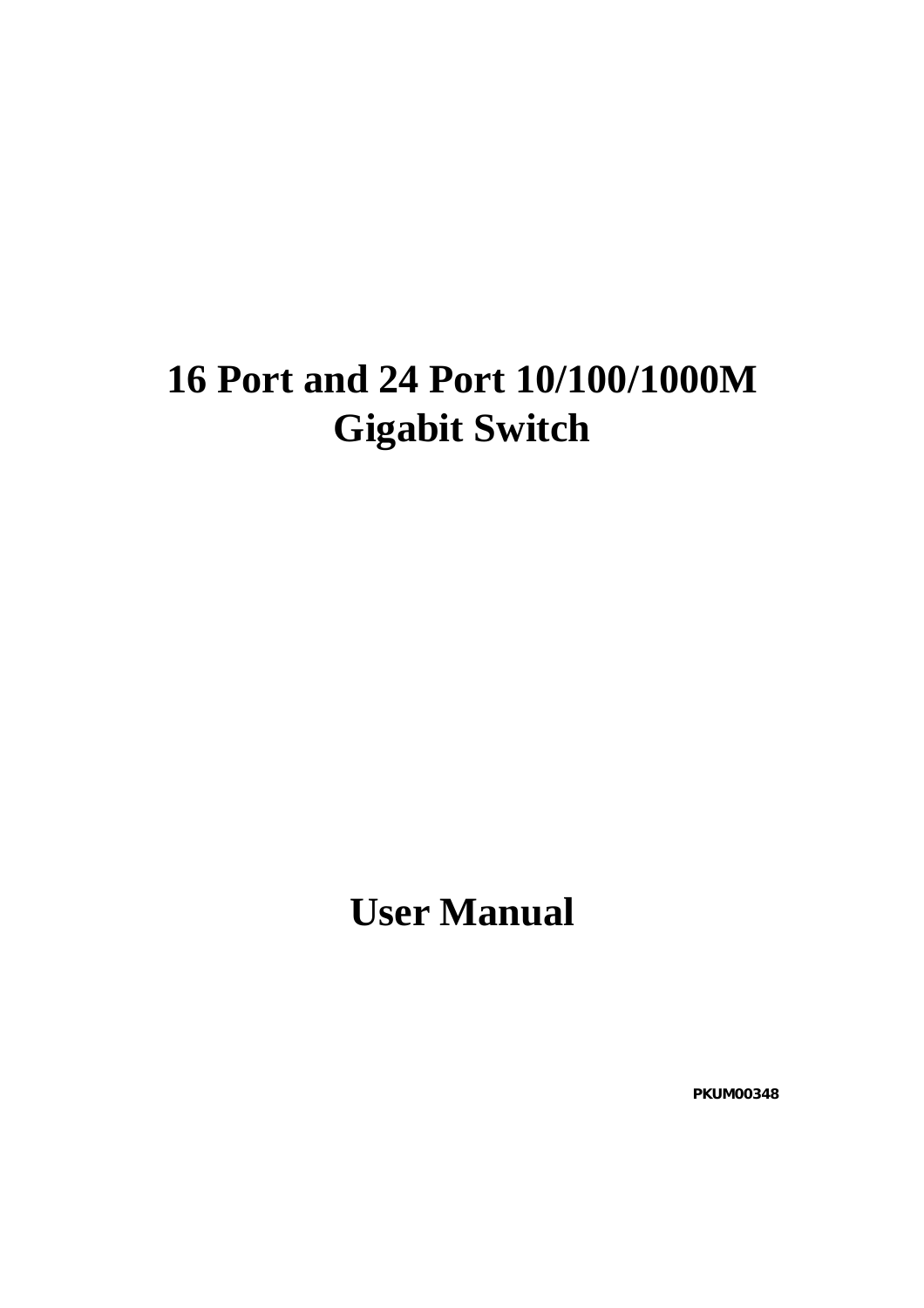#### **Table of Contents**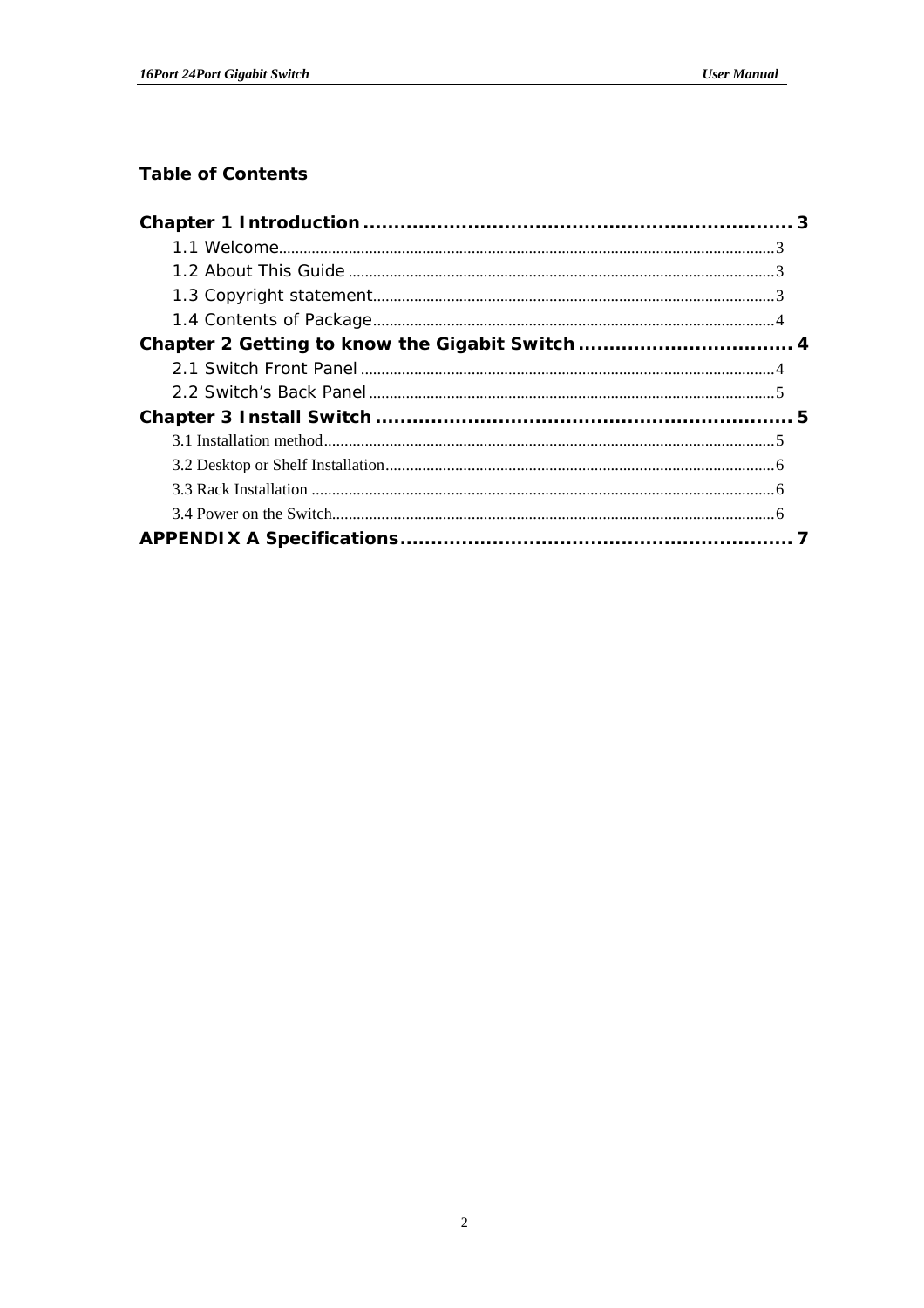## <span id="page-2-0"></span>**Chapter 1 Introduction**

#### **1.1 Welcome**

The 16- or 24-Port 10/100/1000 Gigabit Switch provides non-blocking, wire speed switching for your 10, 100, and 1000 megabit network clients. Drop this switch in place of your current workgroup hub or switch, and you can upgrade your high-requirement workstations to full Gigabit speeds as necessary, while continuing to service other clients at their current speeds. Or build your network from the ground up, with appropriate link speeds for each user's requirements. Either way, it's perfect for graphics, multimedia, and other applications that have to move large files across the network quickly. With the 16- or 24-Port 10/100/1000 Gigabit Switch, you can connect your existing 10/100 Ethernet network to a Gigabit server backbone without any additional equipment. All ports have automatic MDI/MDI-X crossover detection, so you don't have to worry about the cable type. Each port independently and automatically negotiates for best speed and whether to run in half- or full-duplex mode.

#### **1.2 About This Guide**

This User Manual contains information on how to install and configure your Wireless Adapter to get your network started accessing the Internet. It will guide you through the correct configuration steps to get your device up and running.

Note and Caution in this manual are highlighted with graphics as below to indicate important information.

Contains related information corresponds to a topic.

Necessary steps, actions or messages should not be ignored.

#### **1.3 Copyright statement**

No part of this publication may be reproduced, stored in a retrieval system, or transmitted in any form or by any means, whether electronic, mechanical, photocopying, recording, or otherwise without the prior writing of the publisher.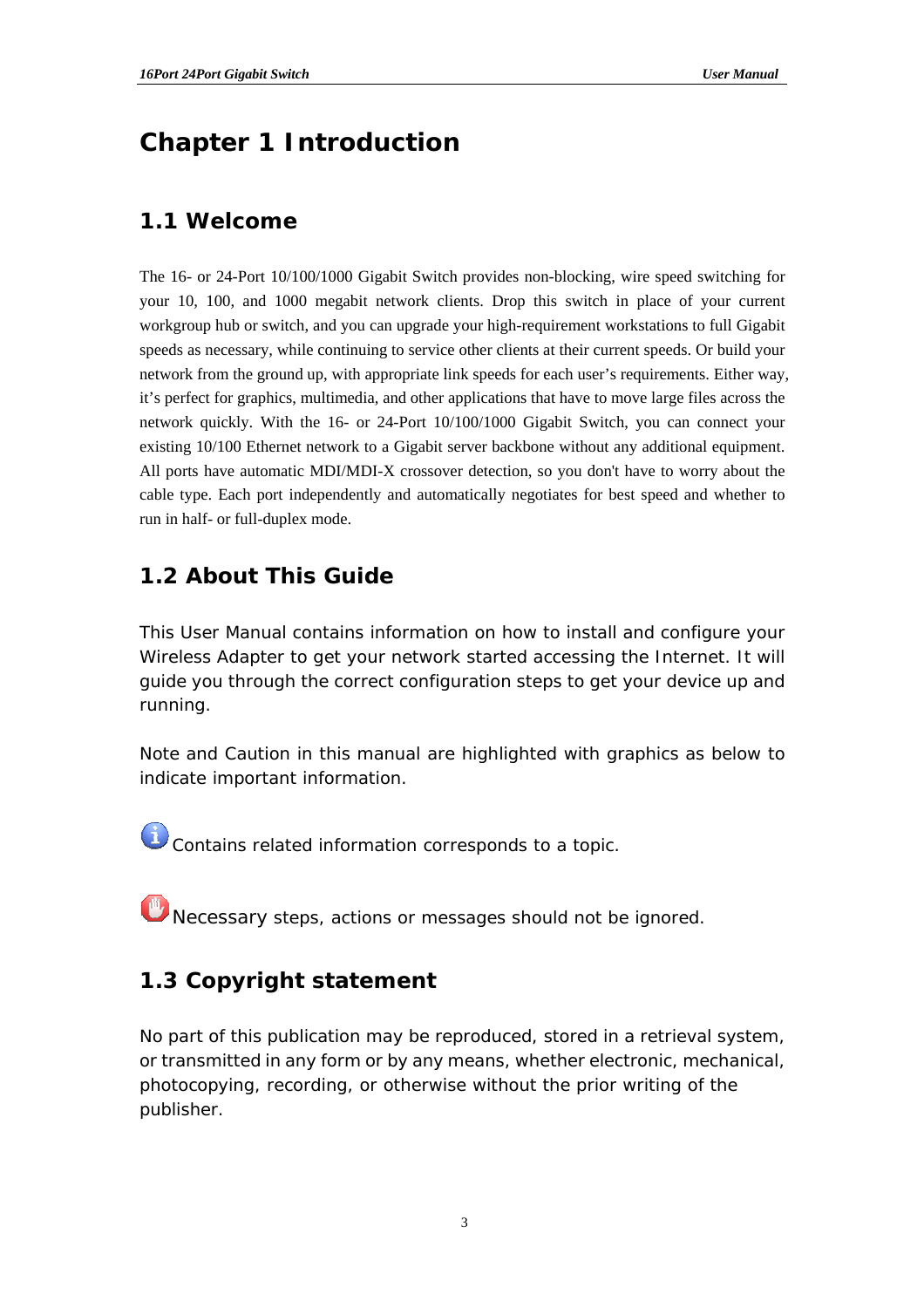#### <span id="page-3-0"></span>**1.4 Contents of Package**

- 16/24 Port Gigabit Switch
- Power cord
- Manual

If any of the above items are missing, please contact your reseller.

## **Chapter 2 Getting to know the Gigabit Switch**

The 16 and 24 Port 10/100/1000M Gigabit Switch differ in number of LEDs and ports.

#### **2.1 Switch Front Panel**



16Port Giga Switch Front Panel

| 164<br><b>MX</b><br>$\mathcal{M}$<br><b><i><u>President</u></i></b><br>a Mare<br>O<<br>0000<br>000<br>0.55<br>۱۵.<br>. TIP<br>. |
|---------------------------------------------------------------------------------------------------------------------------------|
| --<br><b>NN O O</b><br>$-158$                                                                                                   |

24Port Giga Switch Front Panel

The LEDs and network ports are located on the front panel of the Switch.

| <b>LED</b> | <b>Light Status</b> | <b>Description</b>                         |
|------------|---------------------|--------------------------------------------|
| <b>PWR</b> | <b>ON</b>           | The PWR led will light up when the Switch  |
|            |                     | is powered on.                             |
| LNK/ACT    | <b>ON</b>           | The LED will light up when there is a      |
|            |                     | connection made through its                |
|            |                     | corresponding port.                        |
|            | <b>FLASH</b>        | The LED will flash when there is activity  |
|            |                     | on its corresponding port.                 |
| 1000M      | <b>ON</b>           | The LED will light up when this port works |
|            |                     | at 1000Mbps.                               |
|            | <b>OFF</b>          | When the LED if off, it indicates the port |
|            |                     | works at 10Mbps or 100Mbps.                |

1. LED Description: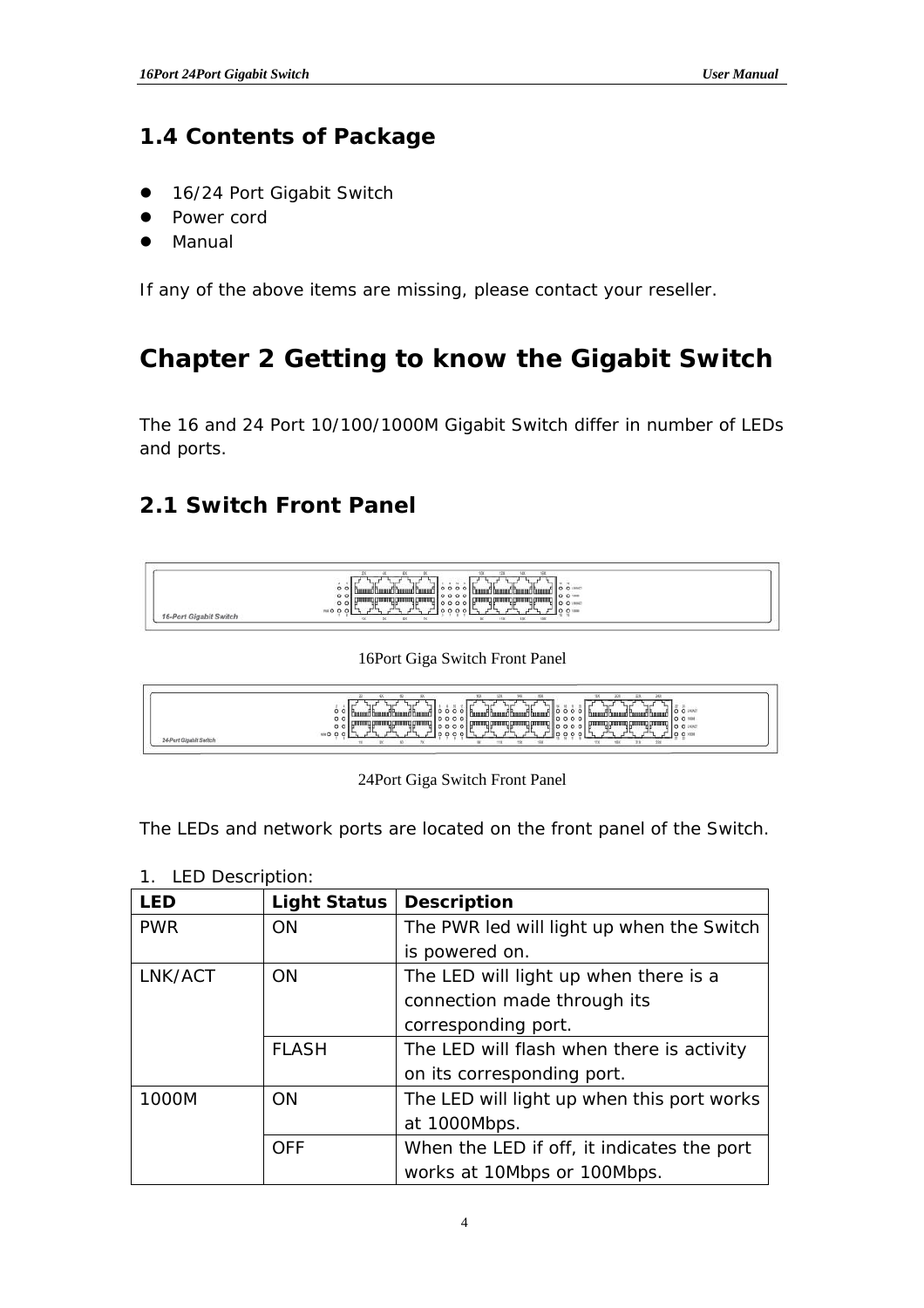<span id="page-4-0"></span>2. network ports

These ports are connection points for PCs and other network devices, such as additional switches.

#### **2.2 Switch's Back Panel**



Radiator Fan: This is an equipped for taking from the temperature of the switch.

## **Chapter 3 Install Switch**

The site where you place the Switch may greatly affect its performance. When installing, take the following into your consideration.

## **3.1 Installation method**

- $\bullet$  Follow the guidelines below to install the Switch.
- Install the Switch in a fairly cool and dry place. See the Technical Specifications for the acceptable temperature and humidity operating ranges.
- Install the Switch on a sturdy, level surface that can support its weight, (at least 4KG)
- Connect the power cord to the Switch and the power outlet. The distance is no more than 182cm.
- Leave at least 10cm (about 4 inches) of space at the front and rear of the Switch for ventilation.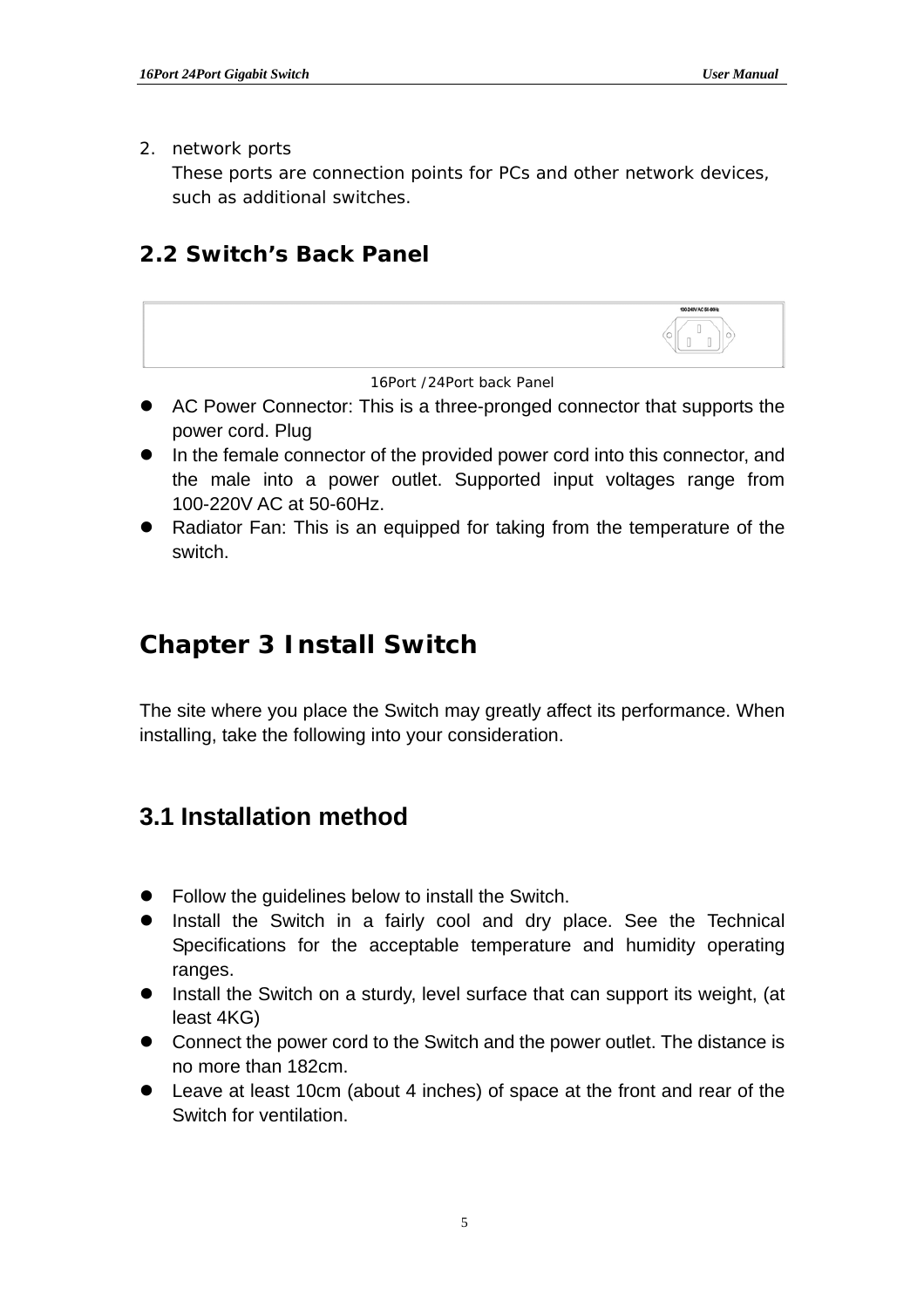### <span id="page-5-0"></span>**3.2 Desktop or Shelf Installation**

When installing the Switch on the desktop or shelf, please attach the rubber feet to the Switch. Peel off the protective paper on the pads and attach them on the bottom of the Switch (one at each corner).

#### **3.3 Rack Installation**

The Switch is rack-mountable and can be installed on an EIA-19 inch equipment rack. To do this, first install the mounting brackets on the Switch's side panels (one on each side), secure them with the included screws, and then use the screws provided with the equipment rack to mount the Switch on the 19 inch rack.

#### **3.4 Power on the Switch**

The Switch has a universal power supply ranging from 100V to 220V AC, 50  $\sim$ 60Hz power source. The AC power connector is located at the rear of the unit adjacent to and the system fan. The switch's power supply will adjust to the local power source automatically.